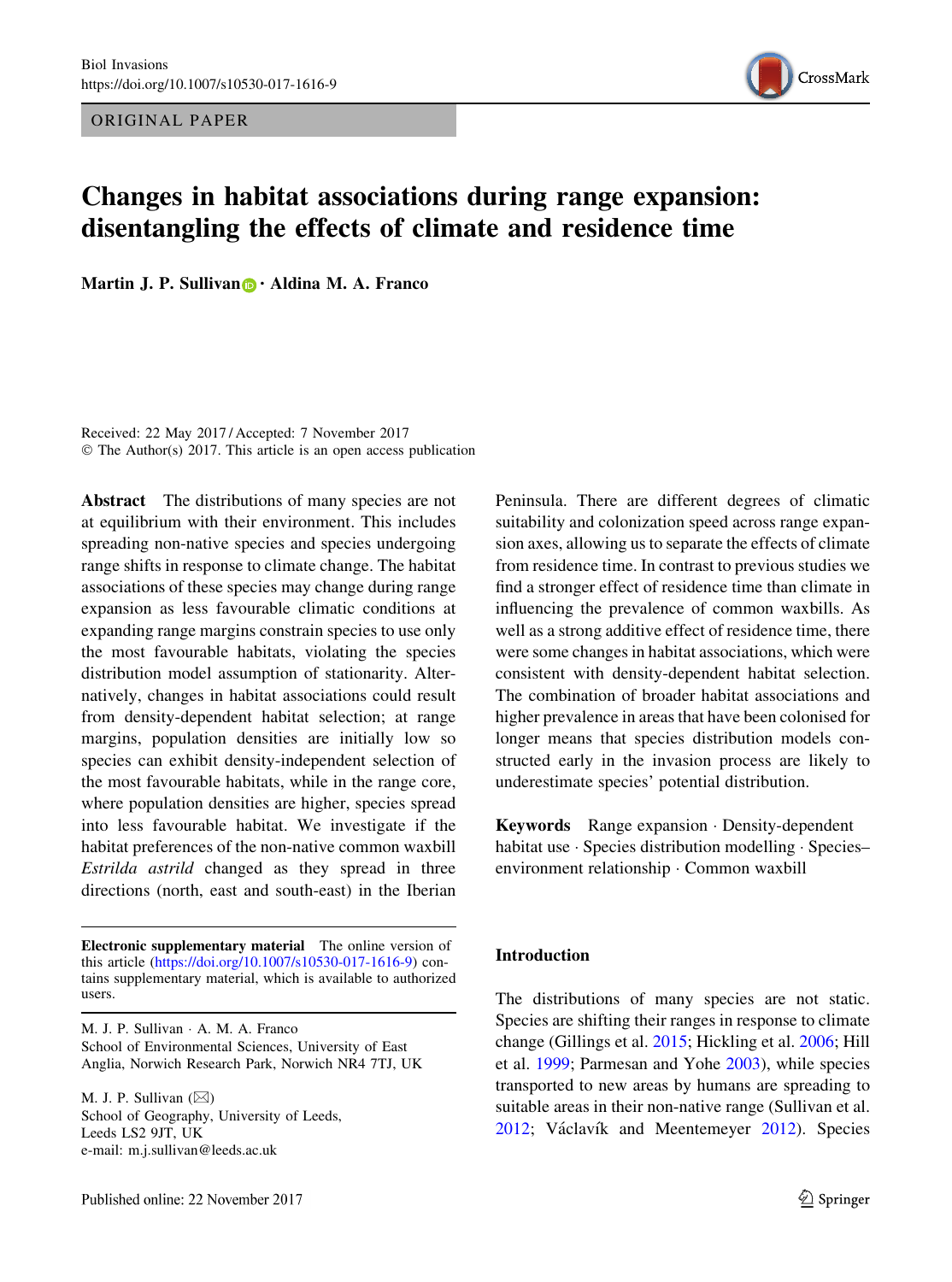distribution models are commonly used to predict the potential distribution of these species (Early and Sax [2014;](#page-10-0) Jimenez-Valverde et al. [2011;](#page-11-0) Peterson [2003](#page-11-0)). For example, the environmental associations of a nonnative species can be characterised using their native distribution and/or current distribution in their nonnative range (Broennimann and Guisan [2008;](#page-10-0) Mau-Crimmins et al. [2006](#page-11-0)), and used to identify other areas which share these suitable environmental conditions and so could potentially be colonised in the future (Fischer et al. [2016](#page-10-0); Jimenez-Valverde et al. [2011](#page-11-0)). This approach typically assumes spatial and temporal stationarity in species' environmental associations. This assumption may be violated, as species sometimes show greater habitat specificity at expanding range margins (Oliver et al. [2009\)](#page-11-0), while increasing temperatures can increase niche breadth and allow species to exploit new resources during range expansion (Pateman et al. [2012](#page-11-0)) or interact with microclimate to cause shifts in species habitat associations (Davies et al. [2006\)](#page-10-0). Furthermore, many non-native species, across a range of taxa, appear to show niche shifts between their native and non-native range (Broennimann et al. [2007;](#page-10-0) Cornuault et al. [2015](#page-10-0); Stiels et al. [2015](#page-11-0)), although there is debate as to the extent these niche shifts are biologically meaningful (Petitpierre et al. [2012](#page-11-0); Strubbe and Matthysen [2014](#page-11-0)). Additionally, most studies focus on climate niche rather than other aspects of species' niche (Larson et al. [2010](#page-11-0)), such as habitat association.

Understanding if changes in habitat preferences occur during range expansion will be important to evaluate whether the assumption of stationarity is justified in species distribution models of non-native species. If changes in habitat preference are common, techniques such as geographically weighted regression can be used to explore and account for nonstationarity (Osborne et al. [2007](#page-11-0)), but these do not capture the mechanisms that lead to non-stationarity. Therefore, it is also be important to understand why habitat preferences change in order to inform attempts to incorporate non-stationarity in habitat preferences into species distribution models.

Variation in habitat associations between areas that have been colonised for a long time (the range core) and areas that have been recently colonised (the range margin) may be driven by climate. For example, butterfly species in the UK have been found to exhibit higher habitat specificity as they spread into areas with

less favourable climate (Oliver et al. [2009](#page-11-0)), while for endothermic species, climate and habitat may interact as resource rich habitats can enhance survival and breeding success in unfavourable climates (Robb et al. [2008\)](#page-11-0). Alternatively, lower population densities in range margins may lead to differences in habitat associations if species exhibit density dependent habitat selection (Brown [1984](#page-10-0)), where the most favourable habitats are occupied at low population densities, in the early colonisation stage, and less favourable habitats are only occupied once the more favourable habitats become saturated as population density increases (Morris [1987;](#page-11-0) Sullivan et al. [2015b](#page-11-0)). If this was occurring, species would be expected to occupy a wider range of habitats in areas that have been colonised for a long time, and hence population densities are higher, than in recently colonised areas.

Disentangling the role of climate and residence time in influencing the habitat associations of range expanding species is challenging as they are often confounded, with range expanding species moving into climatically marginal areas. The spread of nonnative species provides an opportunity to disentangle the effects of climate and residence time, as species are not necessarily moving into less suitable climates in all expansion axes, hence recently colonised areas will have varying climatic suitability. The expansion of the common waxbill Estrilda astrild in the Iberian Peninsula provides such an opportunity. We assess the importance of climate and residence time in influencing the habitat associations of common waxbills. Our aims are to (1) quantify the habitat associations of common waxbills, (2) test whether these vary with residence time or with climate and (3) evaluate the importance of residence time and climate in influencing patterns of occurrence.

# Methods

We employ a space-for-time substitution to test whether the habitat associations of common waxbills vary with residence time or climate as they expand their range. Focal watches were carried out to identify habitat features that are important for common waxbills. We then modelled the occurrence of common waxbills in 349 point counts as a function of habitat features identified to be important by the focal watches, as well as climate and residence time.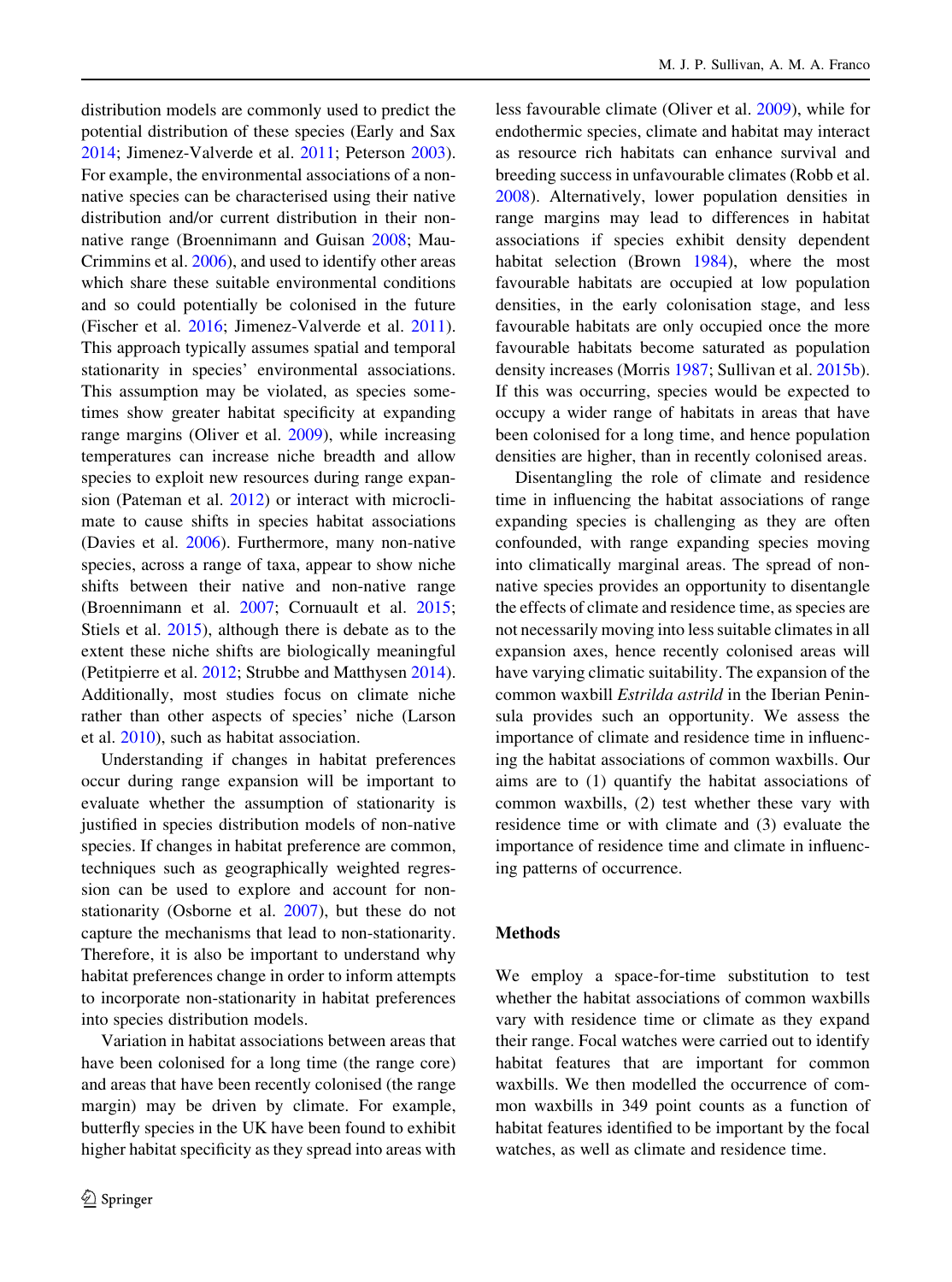#### Field survey

We sampled along three main directions of common waxbill range expansion in their European non-native range. These expansion axes were along the west coast of Portugal from introduction sites near Lisbon and Obidos, along the south coast of Portugal into southwest Spain from introduction sites in the Algarve, and along the Guadiana Valley east into Spain (Silva et al. [2002\)](#page-11-0). This sampling design enabled the influence of residence time to be disentangled from climate, as climate conditions varied between expansion axes. For example, common waxbills introduced to the Lisbon area spread along the west coast of Portugal through areas identified to be climatically suitable by Sullivan et al. [\(2012](#page-11-0)), and also eastwards into less climatically suitable areas such as Extremadura.

We selected 41 10  $\times$  10 km UTM squares (referred to as sites) that contained potentially suitable habitat for common waxbills (Reino and Silva [1998;](#page-11-0) Sullivan et al. [2012](#page-11-0)). These potentially suitable habitats were rice fields and irrigated agriculture (Corine land-cover (CLC) classes 212 and 213), wetlands and rivers (CLC 411 and 511), and heterogeneous agriculture (CLC level two class 24). At each site, five to 12 point counts (mean =  $8.5 \pm 2.5$  SD point counts per site) were carried out in these habitats, with the number of point counts varying depending on the extent of accessible suitable habitat. These point counts were located in or around the selected 10 km square (see Fig. [1](#page-3-0) for locations of site centroids). In total 349 point counts were performed. Point counts were always  $> 200$  m apart. Sites could be located in adjacent 10 km squares, but point counts in each site were non-overlapping. Sites were assigned a residence time based on the date the 20 km  $\times$  20 km UTM gridcell their centroid fell in was colonised, using colonisation data from Silva et al. ([2002\)](#page-11-0). The dataset compiled by Silva et al. [\(2002](#page-11-0)) combined published records of common waxbills with further records from correspondence with birdwatchers in Portugal and Spain to obtain the earliest record in each  $20 \times 20$  km UTM square (Reino [2005](#page-11-0); Reino et al. [2009;](#page-11-0) Reino and Silva [1998](#page-11-0)). We selected sites to provide an approximately balanced sampling design by residence time  $(< 10 \text{ years}, n = 8; 10-20 \text{ years}, n = 10;$ 20–30 years,  $n = 10$ ;  $> 30$  years,  $n = 13$ ), and ensure the full ranges of residence times in each expansion axis were sampled. There were at least 20

point counts in each habitat class in each residence time strata (Table [1](#page-4-0)). Seasonal effects were controlled for by surveying each expansion axis three times during the fieldwork period (April–June 2011), surveying a third of sites in each residence time strata in each period, as well as by including survey date as a covariate in subsequent statistical models.

At each point count location, the presence or absence of common waxbills during a 5 min point count was recorded, with the distance from observer and flock size of each individual or group of common waxbills also noted. Flock size was noted as we expected flocks to be easier to detect than individuals as birds in flocks make contact calls. The habitat classes present (see Table [2](#page-4-0) for habitat classes) at 30 m intervals on a grid stretching 90 m in each cardinal direction from the point count location were recorded (i.e. 49 habitat recording points per point count, see Fig. [1b](#page-3-0) for schematic). The presence or absence of a river within 100 m of the point count location was noted. This scale enabled the majority of common waxbills to be detected, and therefore represented the resources that directly influenced the occurrence of common waxbills at sampling points. All point counts, including assessment of available habitat, were performed by the same observer (MS).

#### Climate data

We selected two climate variables that we expected to influence common waxbill occurrence and potential habitat associations: mean temperature in the coldest month (MTCM) and cumulative water deficit (CWD). MTCM could affect habitat associations as birds require more energy to survive colder winters (Newton [1998\)](#page-11-0) so they may be restricted to habitats that provide more resources. The effect of MTCM on breeding habitat associations may be reduced by movements between the breeding and non-breeding seasons, however as common waxbills are largely sedentary, limits on winter habitat associations are likely to carry over to affect breeding habitat associations. MTCM was extracted from the Worldclim database (Hijmans et al. [2005\)](#page-11-0) from the 1 km grid-cell containing each point count. CWD was calculated by first calculating the water deficit in a given month as the difference between monthly precipitation and monthly evapotranspiration, plus cumulative water deficit in the previous month. We then took the minimum value of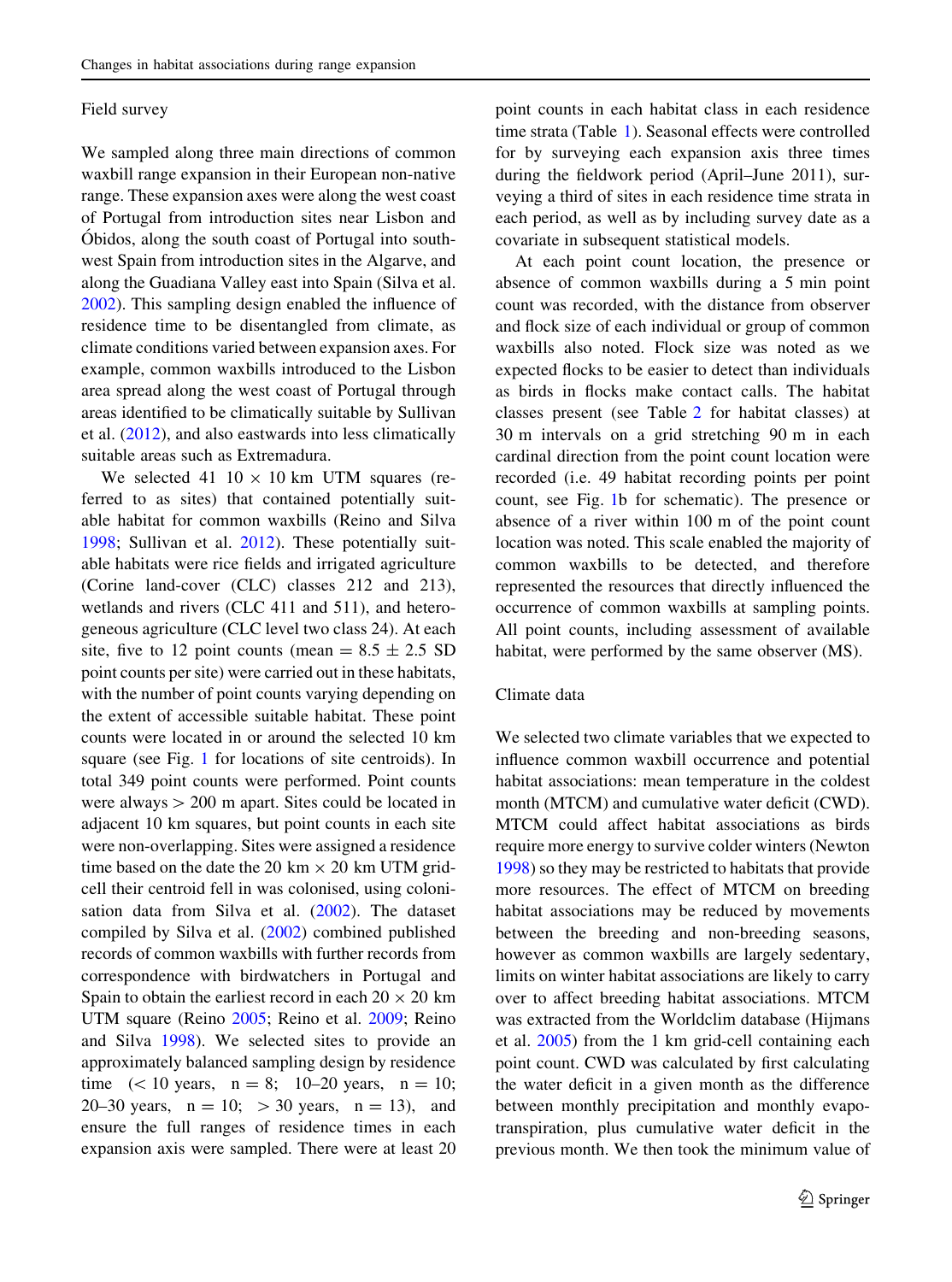<span id="page-3-0"></span>

Fig. 1 a Location of survey sites in the Iberian Peninsula. The centroids of each site are plotted. Sites colonised before 1990 are shown by filled circles, and colonised after 1990 are shown by open circles. Arrows show axes of range expansion. The insert map shows the location of point counts at one site. Point count locations are shown by open circles. Rice fields are shaded grey, wetlands shaded black, and heterogeneous agriculture (Corine land-cover level two class 24) shown by hashing. The remaining area is largely forestry. b Schematic of sampling protocol at

cumulative water deficit reached over the year. Values of CWD were obtained from a database compiled by Chave et al. [\(2014](#page-10-0)). CWD reflects the degree of drought stress an area experiences. Common waxbills may be more associated with wetland habitat features (rivers and emergent vegetation) in areas experiencing greater drought stress (Barnard [1997](#page-10-0)). We also examined whether habitat associations varied with a multivariate assessment of climate suitability by using the predicted suitability from a dispersal weighted species distribution model (suitability values taken

each point count. The observer (position shown by binoculars) records birds seen within a 100 m radius (shown by circle). Habitat is recorded at regularly spaced points (shown by filled circles, habitat also recorded at position of observer). c Schematic of sampling protocol at focal watch locations. The observer walks along a central transect (dashed arrow), and records birds and percentage cover of habitats in each subsquare

from Sullivan et al. [2012](#page-11-0)). This used generalised linear models to relate the occurrence of common waxbills in 10 km grid cells in the Iberian Peninsula to MAT, mean annual precipitation and mean daily temperature range (see Sullivan et al. [2012](#page-11-0) for a full description of this model). We call this variable Climate SDM. Residence time was weakly correlated with CWD  $(r = 0.33)$ , with stronger correlations with MAT  $(r = 0.55)$  and Climate SDM  $(r = 0.72)$ . Habitat variables were weakly correlated with climate and residence time ( $|r| \leq 0.31$ ); this variation in habitat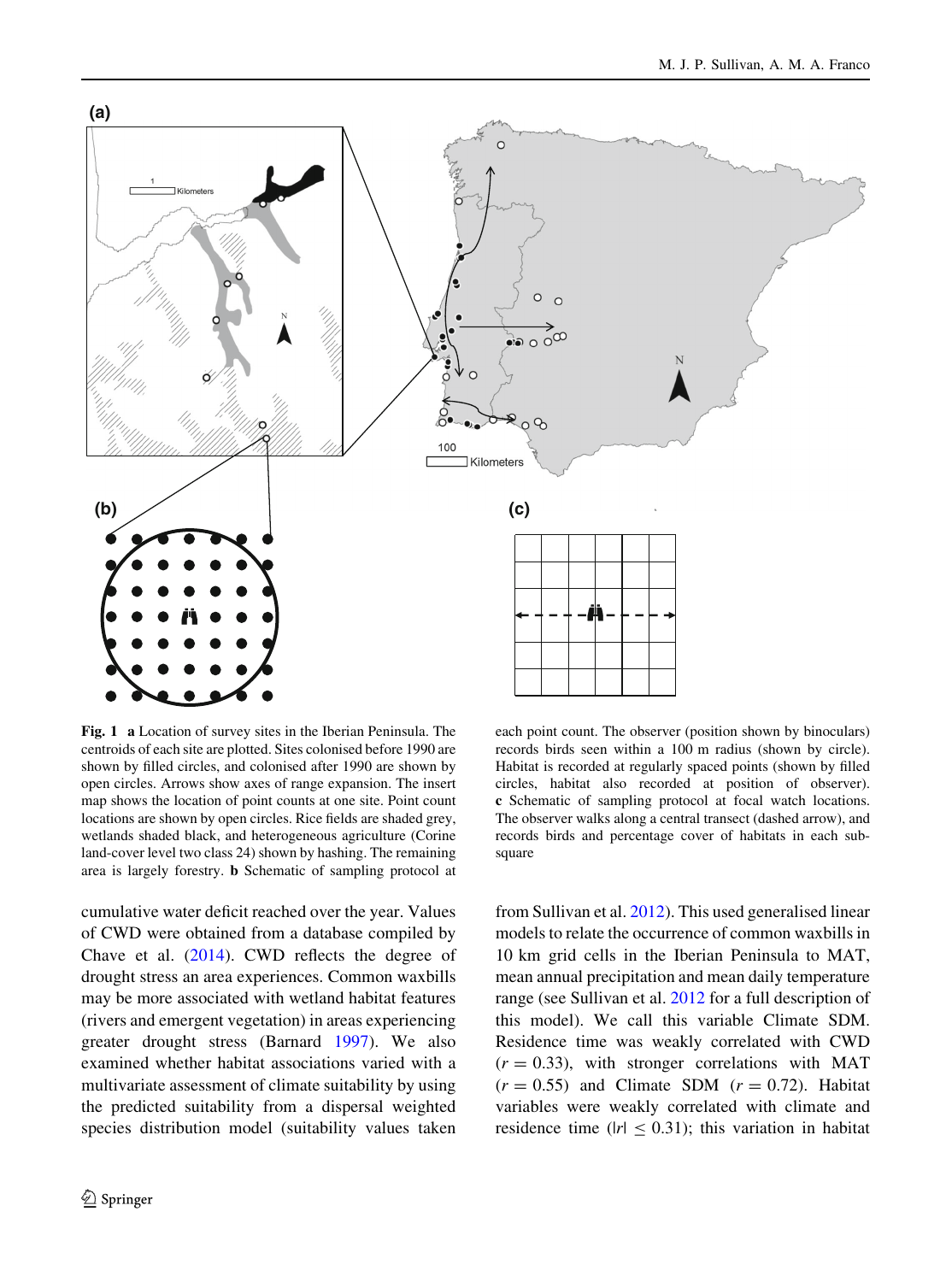| Irrigated agriculture<br>Residence<br>(CLC 212, 213)<br>time (years) |              | Wetland (CLC 411, 511) | Heterogeneous<br>agriculture (CLC 24) | Total          |  |
|----------------------------------------------------------------------|--------------|------------------------|---------------------------------------|----------------|--|
| > 30                                                                 | 19/39 (49%)  | 10/40(25%)             | 13/27(48%)                            | $42/106$ (40%) |  |
| $20 - 30$                                                            | 13/23(57%)   | 15/28 (54%)            | 12/22(55%)                            | 40/73(55%)     |  |
| $10 - 20$                                                            | 9/31(29%)    | $12/30(40\%)$          | 10/30(33%)                            | 31/91(34%)     |  |
| < 10                                                                 | 5/21(24%)    | 8/36(22%)              | 4/22(18%)                             | 17/79 (22%)    |  |
| Total                                                                | 46/114 (40%) | 45/134 (34%)           | 39/101 (39%)                          | 130/349 (37%)  |  |

<span id="page-4-0"></span>Table 1 Proportion of point counts in each habitat and residence time strata where common waxbills were recorded

Data are presented as number of point counts where common waxbills were present/total number of point counts, with the percentage of point counts where common waxbills were present in parenthesis

Table 2 Microhabitat selection by common waxbills, calculated using Jacobs index (J)

| Habitat type        | Feeding |          | Shelter |          |  |
|---------------------|---------|----------|---------|----------|--|
|                     | N       | $\cdot$  | N       | J        |  |
| Rough grass         | 34      | $0.35*$  | 6       | $-0.70*$ |  |
| Emergent vegetation | 19      | $0.45*$  | 44      | $0.75*$  |  |
| Forbs               | 18      | 0.14     | 13      | $-0.07$  |  |
| Houses and gardens  | 1       | $-0.23$  | 1       | $-0.43$  |  |
| Arundo donax        | 3       | $-0.03$  | 12      | $0.77*$  |  |
| Trees and bushes    | 5       | $-0.58*$ | 17      | 0.10     |  |
| Crops               | 6       | $-0.63*$ | 3       | $-0.84*$ |  |

N is the number of observations of each activity in each habitat. Asterisks indicate that microhabitat use differs statistically significantly from expected use if each microhabitat was selected randomly (assessed by expected use of a microhabitat falling outside the 95% Bonferoni confidence intervals of observed proportional use). In total there were 96 observations of feeding and 98 observations of shelter; in addition to observations included in this table, ten observations were of ground feeding birds where it was not certain which microhabitat was being used, while two shelter observations were of birds perched on bare ground. Data were obtained from focal watches at 68 locations, with feeding and shelter activities of common waxbills observed at 27 and 26 locations respectively

prevalence is implicitly accounted for in our subsequent analysis by using presence-absence models (see "Data analysis") which consider the prevalence of different habitats in point counts where common waxbills are present and absent.

#### Quantifying resource selection

We investigated how common waxbills use different habitat features for feeding and shelter to identify habitat features that provide important resources. This microhabitat selection was quantified by performing scan samples at 68 locations located throughout residence time strata. Habitat availability was recorded in a 180 m  $\times$  180 m square, divided into  $30 \text{ m} \times 30 \text{ m}$  sub-squares. The percentage cover of each habitat type was recorded in each sub-square. By recording the amount of habitat in sub-squares at different distances from the observers we were able to adjust the calculation of habitat availability to account for the decline in detectability with distance from observer (see Appendix S1 for details and Fig. [1](#page-3-0)c for schematic). Habitat use by common waxbills was recorded in scan samples performed every 10 min, with the observer allowed to walk up and down a transect crossing the middle of the recording area. During each scan sample the distance from observer, habitat use and activity (feeding or shelter) of each group of common waxbill was recorded. Shelter was defined as any rest activities while not feeding. We quantified the selection of each habitat, given availability, for each activity using Jacobs index (Jacobs [1974\)](#page-11-0), where Jacobs index for habitat  $h$  and activity a is  $J_{h,a} = (O_{h,a} - E_{h,a})/(O_{h,a} + E_{h,a} - 2O_{h,a}E_{h,a}),$ where  $O_{h,a}$  is the number of observations of activity a in habitat h, and  $E_{h,a}$  is the expected number of observations if the habitat was selected in proportion to its availability (see Appendix S1 for further details). Jacobs index ranges between  $-1$  and 1, and equals zero if a habitat is selected in proportion to its availability, is positive if a habitat is selected more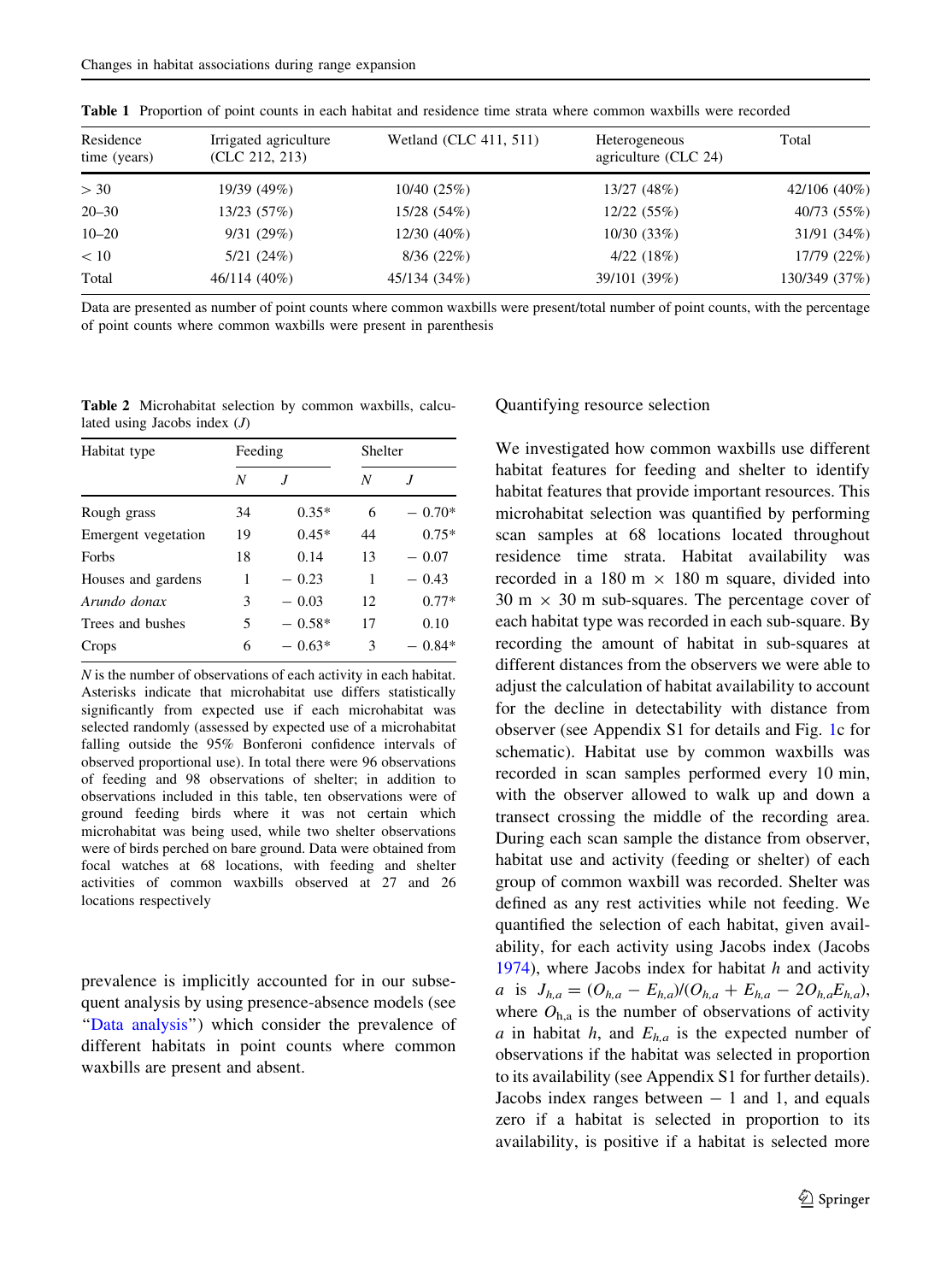<span id="page-5-0"></span>than expected given availability, and is negative if a habitat is selected less than expected given availability.

## Data analysis

We follow a two-step approach to modelling the occurrence of common waxbills (Miller et al. [2013\)](#page-11-0) where we first use distance sampling to model the detection probability of common waxbills at each point count location, then use the predicted detection probabilities as an offset in models of common waxbill occurrence to account for spatial heterogeneity in detectability (Massimino et al. [2015](#page-11-0)).

We constructed models of the probability of detecting common waxbills, with gamma functions modelling the decline in detection probability with distance from the observer, using the R package mrds (Laake et al. [2015\)](#page-11-0). Gamma functions were selected as they resulted in models with lower AIC than when half-normal, hazard-rate or uniform functions were used. The quantity of emergent vegetation and trees and bushes were included as covariates (these were quantified as the proportion of habitat recording points that contained these habitat features), as these tall habitat features could obscure birds. Flock size was included as a covariate, as larger flocks may be easier to detect as they make more contact calls. We fitted all simplifications of this model, and used AIC to rank models (Table S1). The best performing model (with flock size and amount of trees and bushes as covariates) was used to estimate the detection probability in each point count location, but set flock size to one when making predictions so that variation in modelled detection probability is only based on variation in habitat.

We then modelled the presence/absence of common waxbills at point count locations using generalised linear mixed effects models with binomial errors and a logit link. We formulated competing hypotheses to explain variation in the occurrence of common waxbills, and constructed models that represented these hypotheses (Table [3\)](#page-6-0). These models range in complexity from a null model without any habitat terms, through to models with only habitat terms (assuming that climate or residence time do not affect fine-scale occurrence), models with an additive effect of climate or habitat (assuming that habitat associations do not vary with climate or residence

time, but climate or residence time affects the prevalence if common waxbills) and finally to models with interaction terms which allow habitat associations to vary with residence time or with climate (Table [3](#page-6-0)). We selected habitat variables for inclusion in these models based on their use for feeding and shelter as indicated by positive Jacobs index values (Table [2](#page-4-0)), meaning that models contained terms relevant to resource availability. These were emergent vegetation (including Arundo donax), trees and bushes, forbs, and rough grass The presence of a river within 100 m of the point count location was also included as a habitat variable as common waxbills have been reported to be associated with riverine vegetation (Reino and Silva [1998](#page-11-0)). Habitat variables (except for the presence of a river, which was a binary factor), residence time and climate were modelled using second order polynomial terms to allow for nonlinear relationships. Where models contained interaction terms with habitat variables, these were with both first and second order terms. We used AIC to evaluate the relative support for each model as it allows comparison of models that are not nested (Burnham and Anderson [2002](#page-10-0)). Models were constructed in a mixed effects framework, with a random intercept site effect to account for the expected correlation of observations within each site (this was sufficient to account for residual spatial autocorrelation, Fig. S1), using the R package lme4 (Bates et al. [2014](#page-10-0)). All models contained a survey date term to model seasonal variation in occurrence that could occur due to the swelling of common waxbill populations by fledglings later in the season, as well as the logit of the predicted detection probability of each point count location as an offset to account for variation in detectability. The explanatory power of the fixed effects component of these models was quantified by calculating the marginal  $R^2$  (Nakagawa and Schielzeth [2013](#page-11-0)).

# Results

Habitat associations of common waxbills

Common waxbills selected rough grass, emergent vegetation and forbs for feeding (Table [2\)](#page-4-0). Emergent vegetation and A. donax were strongly selected for shelter, with weaker selection for trees and bushes (Table [2](#page-4-0)). In locations colonised for less than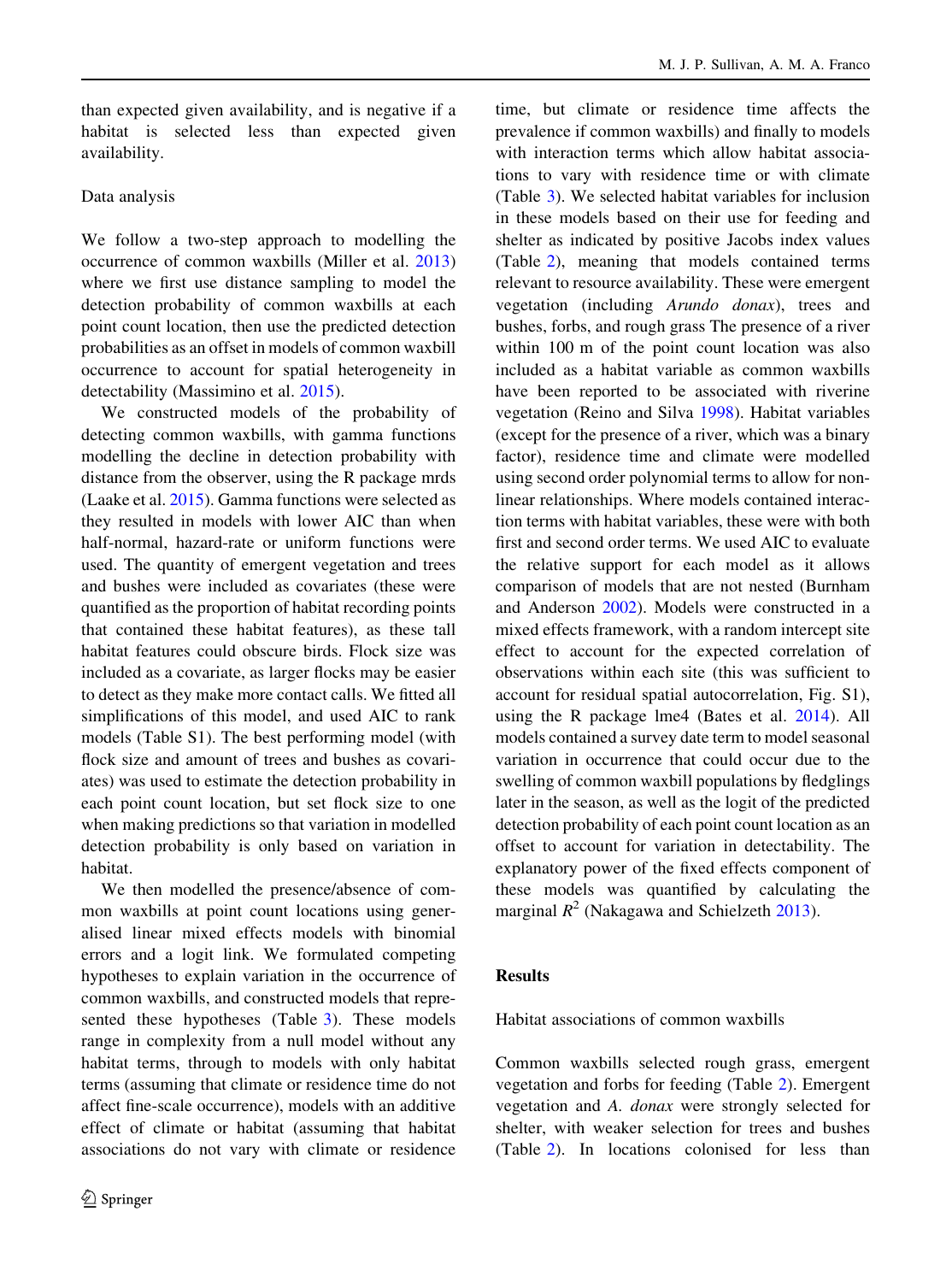<span id="page-6-0"></span>

|  |  |  |  |  |  |  |  |  |  | <b>Table 3</b> Hypotheses to explain variation in the occurrence of common waxbills, and corresponding statistical models |  |  |
|--|--|--|--|--|--|--|--|--|--|---------------------------------------------------------------------------------------------------------------------------|--|--|
|--|--|--|--|--|--|--|--|--|--|---------------------------------------------------------------------------------------------------------------------------|--|--|

| Hypothesis                                                                                                                                         | Model explanatory variables                              |
|----------------------------------------------------------------------------------------------------------------------------------------------------|----------------------------------------------------------|
| 1. Occurrence related to the extent of habitat used for feeding and<br>shelter. These habitat associations remain constant throughout the<br>range | $Detect + Date + Habitat$                                |
| 2. Occurrence related to habitat and residence time. Habitat<br>associations remain constant throughout the range                                  | Detect $+$ Date $+$ Habitat $+$ Residence time           |
| 3. Occurrence related to habitat and climate. Habitat associations                                                                                 | Detect + Date + Habitat + CWD                            |
| remain constant throughout the range                                                                                                               | $Detect + Date + Habitat + MTCM$                         |
|                                                                                                                                                    | $D \cdot \text{D}$ Detect + Date + Habitat + Climate SDM |
| 4. Occurrence related to habitat and residence time. Habitat<br>associations vary with residence time                                              | Detect $+$ Date $+$ Habitat $*$ Residence time           |
| 5. Occurrence related to habitat and climate. Habitat associations vary                                                                            | Detect $+$ Date $+$ Habitat $*$ CWD                      |
| with climate                                                                                                                                       | Detect $+$ Date $+$ Habitat $*$ MTCM                     |
|                                                                                                                                                    | Detect $+$ Date $+$ Habitat $*$ Climate SDM              |
| 6. Occurrence not related to habitat, residence time or climate                                                                                    | $D \text{etect} + D \text{ate}$                          |

Interactions between variables are shown by \*. Habitat variables are forbs, rough grass, emergent vegetation and trees and bushes, all expressed as the proportion of habitat recording points containing these habitat classes, and the presence of a river. Second order polynomial terms were included for continuous habitat variables, climate and residence time. Detect is the logit detection probability at a point count location, and is included in models as an offset

20 years, forbs and trees and bushes were not selected for feeding and shelter more than expected given availability (Table S2), but in general there were too few observations of feeding or shelter to robustly test whether microhabitat selection varied during range expansion.

Common waxbills were recorded in 130 of the 349 point counts. The probability of recording common waxbills did not differ significantly between the three aggregated CLC habitat classes sampled (likelihood ratio test with nested model lacking habitat class term,  $\chi^2$ <sub>2</sub> = 0.26, *P* = 0.88, Table [1\)](#page-4-0), however differences in habitat suitability were evident within these broad habitat classes. Relationships between common waxbill occurrence and the amount of emergent vegetation, forbs and rough grass were humped, indicating a preference for intermediate values of these habitat features. The relationship with the amount of trees and bushes was negative over the range of tree and bush extent where we have most data, indicating that higher coverage of trees and bushes was avoided (Fig. [2](#page-7-0)). This relationship switched to being positive when  $>$  50% of habitat sampling points contained trees and bushes, which could indicate selection of areas with high tree cover for shelter, but as this switch from negative was driven by the occurrence of common

waxbills at a few point counts with high tree/bush cover it is unlikely to be robust.

Effect of climate and residence time

Residence time was supported as a predictor variable, appearing in the two best supported models (Table [4](#page-8-0)). The probability of a point count being occupied increased with residence time, peaking at sites that had been colonised for at least 20 years (Fig. [3\)](#page-8-0). There was some uncertainty over whether habitat associations changed with residence time; despite a substantial increase in model explanatory power by having interactions between habitat variables and residence time, improvements to AIC were small ( $\Delta AIC = 2.6$ ) due to the associated increase in model complexity (Table [4](#page-8-0)). The most marked change in habitat preferences was a tolerance of a wide range of emergent vegetation cover in areas colonised for over 30 years, contrasting with a preference for intermediate amounts of emergent vegetation in areas that has been colonised for no more than 10 years (Fig. [2](#page-7-0)). The presence of a river also had a positive effect on occurrence in areas colonised within 10 years, but was not important in areas colonised for over 30 years (Fig. [2](#page-7-0)). Increased residence time lead to greater tolerance to areas with fewer forbs and more rough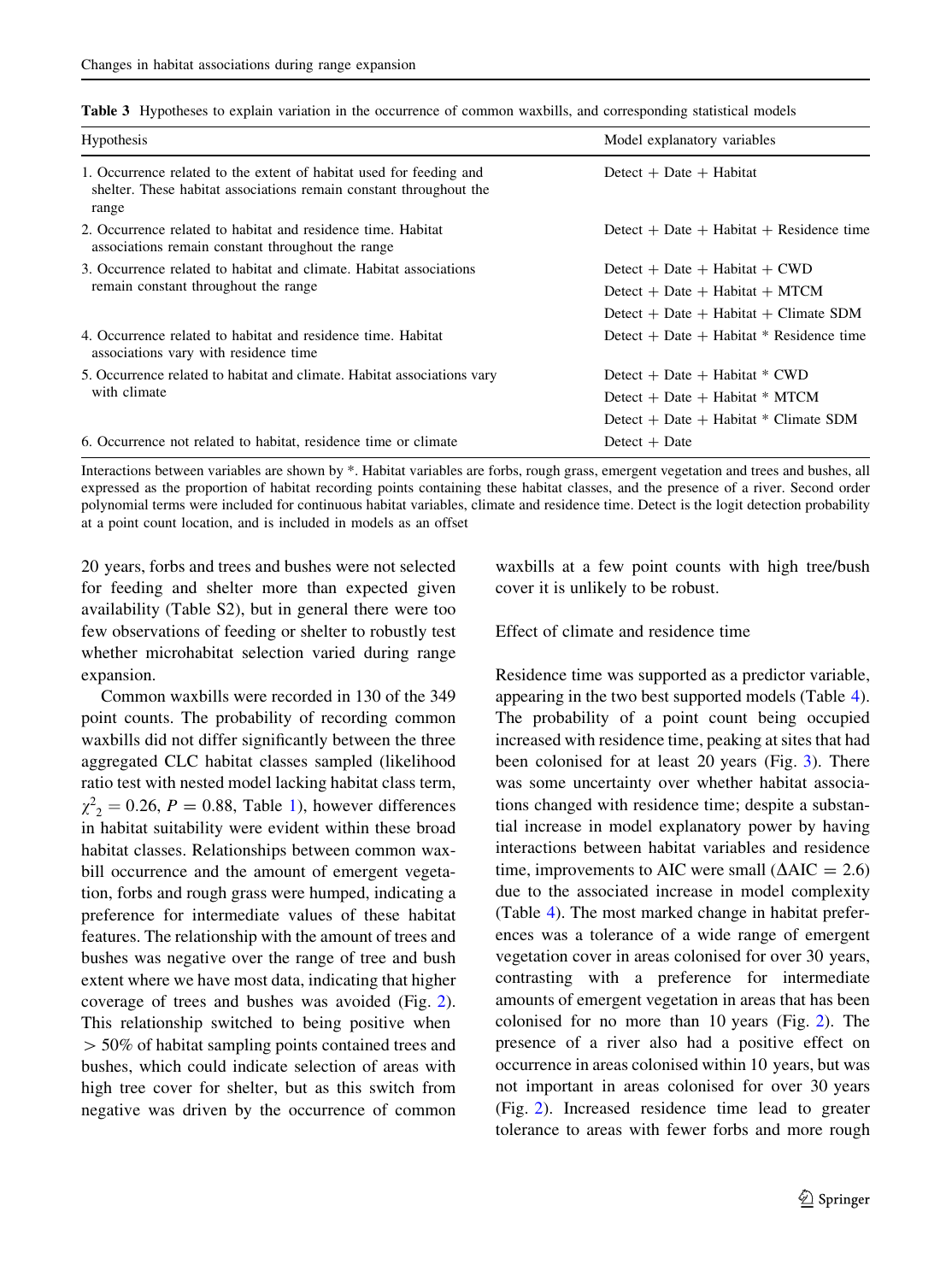<span id="page-7-0"></span>

Fig. 2 Interactions between habitat and residence time in explaining the occurrence of common waxbills. a Relationships between occurrence probability and the proportion of habitat recording points containing each variable. Relationships have been shown for the oldest residence time strata (areas colonised before 1980, black) and the most recent residence time strata (areas colonised after 2000, grey) to visualise the effect of residence time on habitat associations. Dashed lines show 95%

grass (Fig. 2). Despite these changes in fine-scale habitat associations, the proportion of occurrences in the three habitat classes (irrigated agriculture, heterogeneous agriculture and wetlands) did not change with residence time (likelihood ratio test between models with and without habitat class: residence time interaction term,  $\chi^2_{6} = 7.5, P = 0.28,$  Table [1\)](#page-4-0).

Climate was poorly supported as an additive effect (Climate SDM  $\triangle$ AIC from best model = 8.7, MTCM  $\Delta AIC = 9.1$ , CWD  $\Delta AIC = 10.6$ ), with less support for interactions between climate and habitat variables (Table [3](#page-6-0)). The null model, containing only season and detection probability as fixed effects, was the least supported model ( $\triangle AIC = 34.5$  $\triangle AIC = 34.5$  $\triangle AIC = 34.5$ , Table 4).

confidence intervals around relationships. b Occurrence probability at point counts where rivers are present or absent in areas colonised before 1980 (dark grey) and after 2000 (light grey). Error bars show 95% confidence intervals. Both (a) and (b) are based on predictions from model 4 in Table [3](#page-6-0) holding other variables at their overall mean; note that this means occurrence probabilities are generally high as these other variables have values close to their optimum.  $N = 349$  point counts in 41 sites

#### Discussion

Residence time had more support than climate suitability in influencing variation in the fine-scale prevalence of common waxbills across their European non-native range. There was support for interactions between habitat variables and residence time. In the early stages of colonisation, common waxbills are strongly associated with rivers and areas with intermediate amounts of emergent vegetation (Fig. 2). This association with rivers suggests these landscape features have a role in assisting dispersal, as they provide corridors of suitable habitat that facilitate common waxbill dispersal. Previous studies have documented the role of dispersal along linear landscape features, such as rivers, in facilitating the spread of non-native species at expanding range margins (e.g.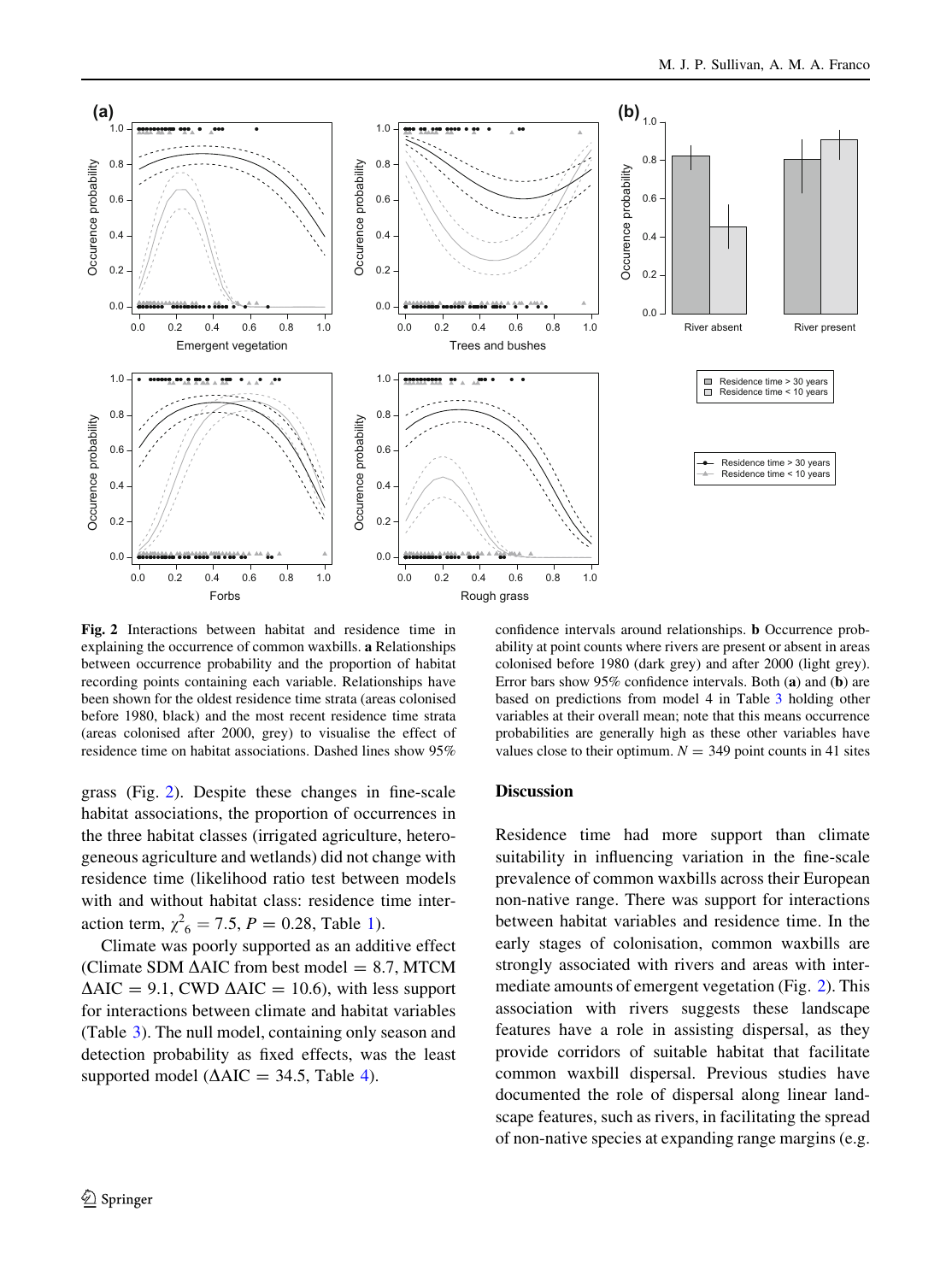<span id="page-8-0"></span>

| Table 4 Performance of models explaining patterns of common waxbill occurrence |  |
|--------------------------------------------------------------------------------|--|
|--------------------------------------------------------------------------------|--|

| Model                                          | Log Likelihood | Parameters | $\triangle AIC$ | Marginal $R^2$ |  |
|------------------------------------------------|----------------|------------|-----------------|----------------|--|
| Detect $+$ Date $+$ Habitat $*$ Residence time | $-175.1$       | 32         | $\Omega$        | 0.544          |  |
| Detect $+$ Date $+$ Habitat $+$ Residence time | $-194.4$       | 14         | 2.5             | 0.315          |  |
| Detect + Date + Habitat + Climate SDM          | $-197.4$       | 14         | 8.6             | 0.278          |  |
| Detect $+$ Date $+$ Habitat $+$ MTCM           | $-197.6$       | 14         | 9.0             | 0.281          |  |
| Detect $+$ Date $+$ Habitat                    | $-200.4$       | 12         | 10.5            | 0.244          |  |
| Detect + Date + Habitat + CWD                  | $-198.4$       | 14         | 10.5            | 0.274          |  |
| Detect $+$ Date $+$ Habitat $*$ MTCM           | $-185.8$       | 32         | 21.3            | 0.435          |  |
| Detect + Date + Habitat $*$ Climate SDM        | $-187.4$       | 32         | 24.5            | 0.363          |  |
| Detect + Date + Habitat $*$ CWD                | $-191.2$       | 32         | 32.1            | 0.493          |  |
| $D \text{etect} + D \text{ate}$                | $-222.4$       | 3          | 36.6            | 0.066          |  |

Interactions between variables are shown by \*. Habitat variables are forbs, rough grass, emergent vegetation and trees and bushes, all expressed as the proportion of habitat recording points containing these habitat classes, as well as the presence or absence of a river. Logit detection probability was incorporated in models as an offset.  $N = 349$  point counts in 41 sites



Fig. 3 Proportion of count counts where common waxbills were recorded in each residence time strata.  $N = 349$  point counts in 41 sites

Brown et al. [2006\)](#page-10-0). This could lead to anisotropic range expansion (Hengeveld [1989](#page-11-0)), which would need to be accounted for in models of species' range expansion (Fitzpatrick et al. [2012\)](#page-10-0). Alternatively, rivers and their associated riparian vegetation may also be important in recently colonised areas due to density dependent habitat selection (Brown [1984](#page-10-0); Morris [1987](#page-11-0)), with rivers being preferred habitats that are occupied when populations are at low densities, and areas away from rivers less preferred so only occupied at higher population densities. Residence time influences the relationships between common waxbill occurrence and emergent vegetation in a way that is consistent with the occurrence of buffer effects, observed by the more restricted habitat associations at expanding range margins. The positive unimodal relationship between common waxbill occurrence and the quantity of emergent vegetation was most pronounced in recently colonised areas, where common waxbills were most likely to be recorded at point count locations containing 20% emergent vegetation. In areas occupied for longer, common waxbills were likely to occur across a wide gradient of emergent vegetation quantity. These changes in habitat association revealed by our space-for-time substitution are consistent with anecdotal reports that common waxbills introduced to Portugal were initially restricted to wetland edges before spreading to a wider range of habitats (Reino and Silva [1998\)](#page-11-0). Despite these changes in preference for local habitat features, they do not appear to be strong enough to affect coarser scale habitat associations, as we did not detect any shift in association with land-cover classes with residence time. Thus, species distribution models relating to occurrence to land-cover (e.g. Fischer et al. [2016](#page-10-0)) are unlikely to have been affected by the variation in habitat preference documented here.

Our results also show that the additive effect of residence time was a strong influence on local occurrence of common waxbills. This effect was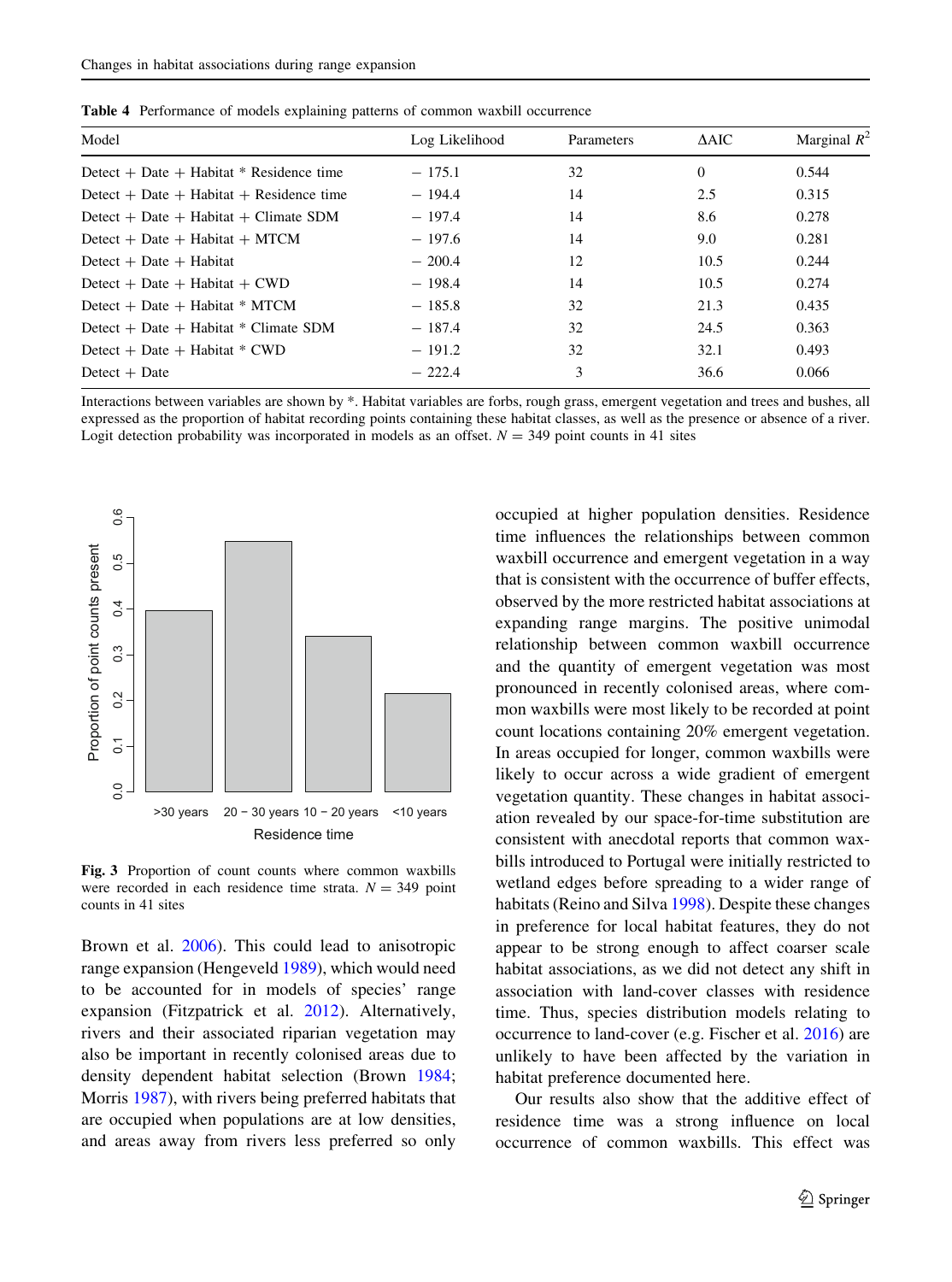independent of measured habitat variables, meaning that common waxbills are less likely to occur at range margins regardless of habitat, although it is possible that habitat varied between the range core and range margin in ways that were not captured in this study. The prevalence of common waxbills took approximately 20 years to saturate following colonisation of an area, supporting previous work reporting long lag phases in biological invasions (Shigesada et al. [1995](#page-11-0); Wangen and Webster [2006\)](#page-12-0). These lags have two important consequences. Firstly, the lower population densities in the early stages of invasion allow native and non-native species to coexist through mechanisms which may not be stable when non-native species reach higher population densities (Grundy et al. [2014](#page-11-0); Newson et al. [2011](#page-11-0)), complicating the early assessment of non-native species' impacts. Secondly, the lower prevalence of recently established non-native species means that species distribution models trained on these early distributions are likely to underestimate the potential distribution of these species, even if environmental associations are shown to be consistent with the assumption of stationarity. Our results indicate that this will be a particular problem when fine-scale distribution data is used, as common waxbills were able to spread to new areas before reaching equilibrium prevalence within colonised areas.

Our results contrast with previous studies that have documented an effect of climate on habitat associations in expanding range margins (Lawson et al. [2014](#page-11-0); Oliver et al. [2009\)](#page-11-0). The absence of a strong effect of climate could be because this study looked at an endotherm, while previous studies that have found strong climate-habitat interactions have looked at ectotherms (Lawson et al. [2014](#page-11-0); Oliver et al. [2009\)](#page-11-0) where interactions were partially driven by the microclimates provided by different habitats (Suggitt et al. [2012\)](#page-11-0); habitat is unlikely to modulate the physiological effects of climate to the same extent in endotherms. Despite this, climate could plausibly interact with the common waxbill's habitat associations in several ways. Firstly, winter survival is related to a bird's energy balance; in order to survive cold weather birds need to increase their food intake (Newton [1998;](#page-11-0) Siriwardena et al. [2008](#page-11-0)), so common waxbills may be restricted to higher quality habitats in colder areas (this could influence breeding habitat associations as common waxbills are not migratory).

Secondly, common waxbills typically breed in mesic habitats (Reino and Silva [1998](#page-11-0)), and in areas of their native range with arid climates they are restricted to wetlands (Barnard [1997](#page-10-0)). We did not find support for such interactions, which may indicate that climatic conditions in the range margin are not sufficiently harsh to affect habitat associations. Residence time effects are likely to be more pronounced in birds than invertebrates, as population densities of the latter can increase rapidly at range margins (Bourn and Thomas [2002\)](#page-10-0), potentially reducing differences in population density with residence time.

Habitat associations of common waxbills

Common waxbills strongly selected emergent vegetation for shelter and moderately selected forbs, rough grass and emergent vegetation for feeding. Similar patterns of resource selection are evident in other nonnative seed-eating birds in the Iberian Peninsula (Sullivan et al.  $2015a$ ). The presence of these resources influenced occurrence, with humped shaped relationships with these variables indicating that common waxbills were associated with areas with intermediate amounts of these resources. Models containing habitat variables had substantially greater explanatory power than the null model only containing date and detection probability (Table [4](#page-8-0)), and a model containing habitat but not residence time had more support than a model containing residence time but not habitat ( $\Delta AIC = 21.0$ ), supporting the role of these habitat variables in influencing patterns of occurrence. The association of common waxbills with emergent vegetation reflects habitat associations in their native range, where although common waxbills are associated with a wide range of habitats they are particularly strongly associated with wetland vegetation (Barnard [1997\)](#page-10-0). Habitat associations appear to be similar between the native and non-native range, and the habitats occupied in the Iberian Peninsula enable common waxbills to reach population densities comparable to those in the native areas; based on data from Sullivan et al. [\(2015a\)](#page-11-0) common waxbills reach densities of up to 30 individuals per ha (mean 2.1 individuals per ha), while Sanz-Aguilar et al. ([2014\)](#page-11-0) report ringing over 100 individuals at a single location, cf. native range population density of 2.3 individuals per ha in Swaziland (Monadjem [2002\)](#page-11-0). We document selection of A. donax, a non-native reed, for shelter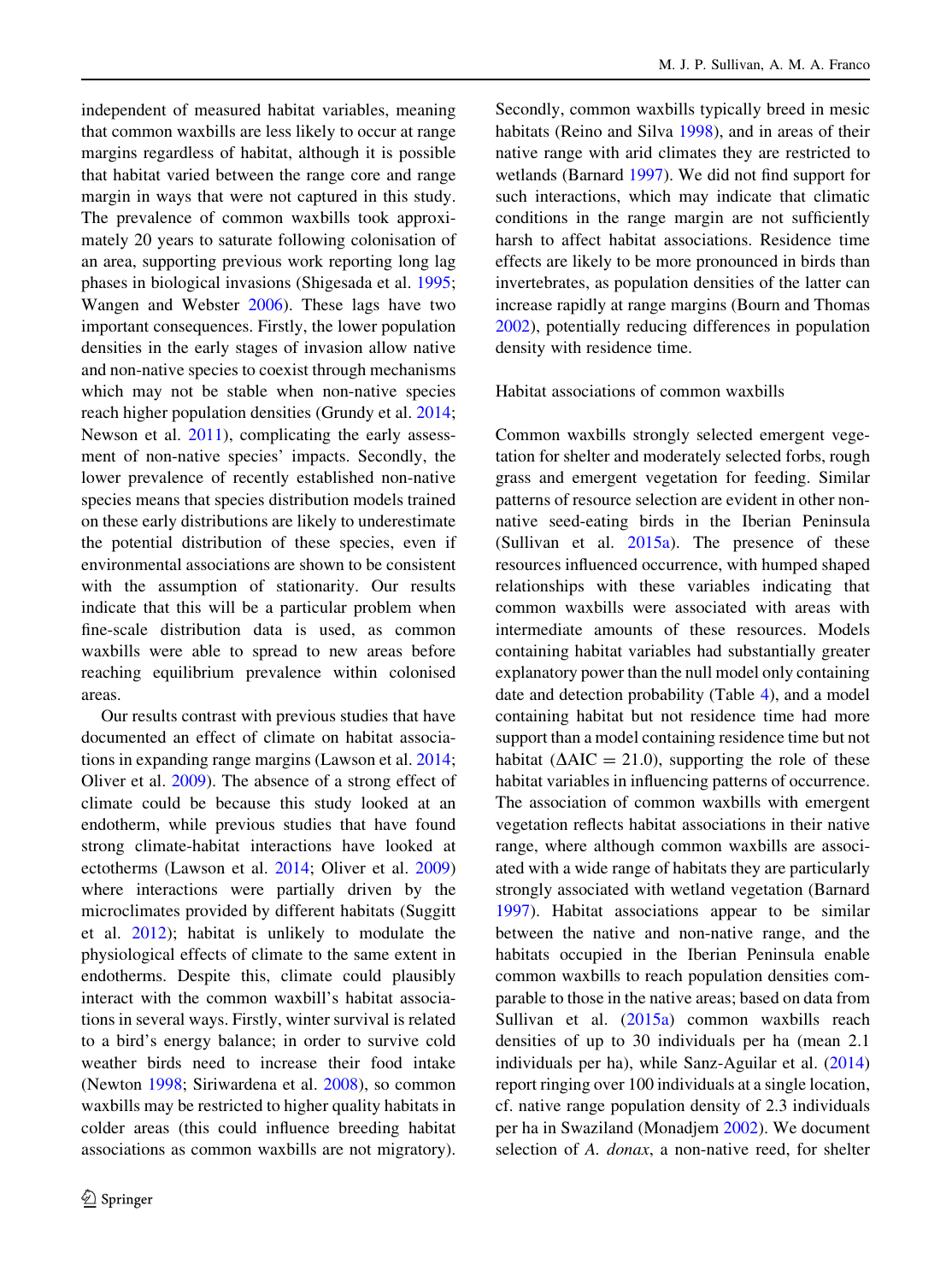<span id="page-10-0"></span>and to a lesser extent feeding. Such positive interactions between non-native species have been widely documented (e.g. Adams et al. 2003), although as A. donax does not occur in the common waxbill's native range this association must have developed in the Iberian Peninsula.

# Conclusion

The spread of non-native species along multiple expansion axes provides an opportunity to disentangle the effect of climate and residence time on habitat specificity. We found that changes in the prevalence of common waxbills between the range core and range margin are likely to be driven by processes relating to residence time rather than by marginal climatic conditions, contrasting with results of previous studies of spatial variability in habitat associations of range expanding species (e.g. Oliver et al. [2009](#page-11-0)). Some changes in habitat associations were evident, with greater association of common waxbills with rivers and areas with intermediate amounts of emergent vegetation in the range margin. However, other changes in habitat associations with residence time were minor, and overall they did not translate into changes in associations with land-cover classes. These small violations of the assumption of stationarity in environmental associations mean that while species distribution models assuming stationarity are likely to be able to predict the spread of common waxbills across the Iberian Peninsula, they could be refined by incorporating changes in habitat associations with residence time. Further examples are needed in order to establish how generalizable results of this and previous studies are, with the spread of non-native species along multiple expansion axes providing a promising study system.

Acknowledgements We thank Ann Supatchaya and Chris Sullivan for assistance with fieldwork, and Helder Cardoso, Associação PATO, Vitor Encarnacão and the INCF for assisting with logistics in the field and providing access to field sites. This work was funded by a NERC Ph.D. studentship to MS. MS is currently supported by ERC Grant ''Tropical Forests in the Changing Earth System'' (291585). We thank two anonymous reviewers for their constructive comments on an earlier version of this manuscript.

Open Access This article is distributed under the terms of the Creative Commons Attribution 4.0 International License ([http://creativecommons.org/licenses/by/4.0/\)](http://creativecommons.org/licenses/by/4.0/), which permits unrestricted use, distribution, and reproduction in any medium, provided you give appropriate credit to the original author(s) and the source, provide a link to the Creative Commons license, and indicate if changes were made.

#### References

- Adams MJ, Pearl CA, Bury RB (2003) Indirect facilitation of an anuran invasion by non-native fishes. Ecol Lett 6:343–351
- Barnard P (1997) Common waxbill. In: Harrison JA, Allan DG, Underhill LG, Herremans M, Tree AJ, Parker V, Brown CJ (eds) The atlas of southern African Birds. BirdLife South Africa, Blairgowrie, pp 612–613
- Bates D, Maechler M, Bolker BM et al (2014) lme4: linear mixed-effects models using Eigen and S4. R package version 1.1-7 edn
- Bourn NAD, Thomas JA (2002) The challenge of conserving grassland insects at the margins of their range in Europe. Biol Cons 104:285–292
- Broennimann O, Guisan A (2008) Predicting current and future biological invasions: both native and invaded ranges matter. Biol Let 4:585–589
- Broennimann O, Treier UA, Muller-Scharer H et al (2007) Evidence of climatic niche shift during biological invasion. Ecol Lett 10:701–709
- Brown JH (1984) On the relationship between abundance and distribution of species. Am Nat 124:255–279
- Brown GP, Phillips BL, Webb JK et al (2006) Toad on the road: use of roads as dispersal corridors by cane toads (Bufo marinus) at an invasion front in tropical Australia. Biol Cons 133:88–94
- Burnham KP, Anderson DR (2002) Model selection and multimodel inference: a practical information-theoretic approach. Springer, New York
- Chave J, Réjou-Méchain M, Búrquez A et al (2014) Improved allometric models to estimate the aboveground biomass of tropical trees. Glob Change Biol 20:3177–3190
- Cornuault J, Khimoun A, Cuneo P et al (2015) Spatial segregation and realized niche shift during the parallel invasion of two olive subspecies in south-eastern Australia. J Biogeogr 42:1930–1941
- Davies ZG, Wilson RJ, Coles S et al (2006) Changing habitat associations of a thermally constrained species, the silverspotted skipper butterfly, in response to climate warming. J Anim Ecol 75:247–256
- Early R, Sax DF (2014) Climatic niche shifts between species' native and naturalized ranges raise concern for ecological forecasts during invasions and climate change. Glob Ecol Biogeogr 23:1356–1365
- Fischer ML, Sullivan MJ, Greiser G et al (2016) Assessing and predicting the spread of non-native raccoons in Germany using hunting bag data and dispersal weighted models. Biol Invasions 18:57–71
- Fitzpatrick MC, Preisser EL, Porter A et al (2012) Modeling range dynamics in heterogeneous landscapes: invasion of the hemlock woolly adelgid in eastern North America. Ecol Appl 22:472–486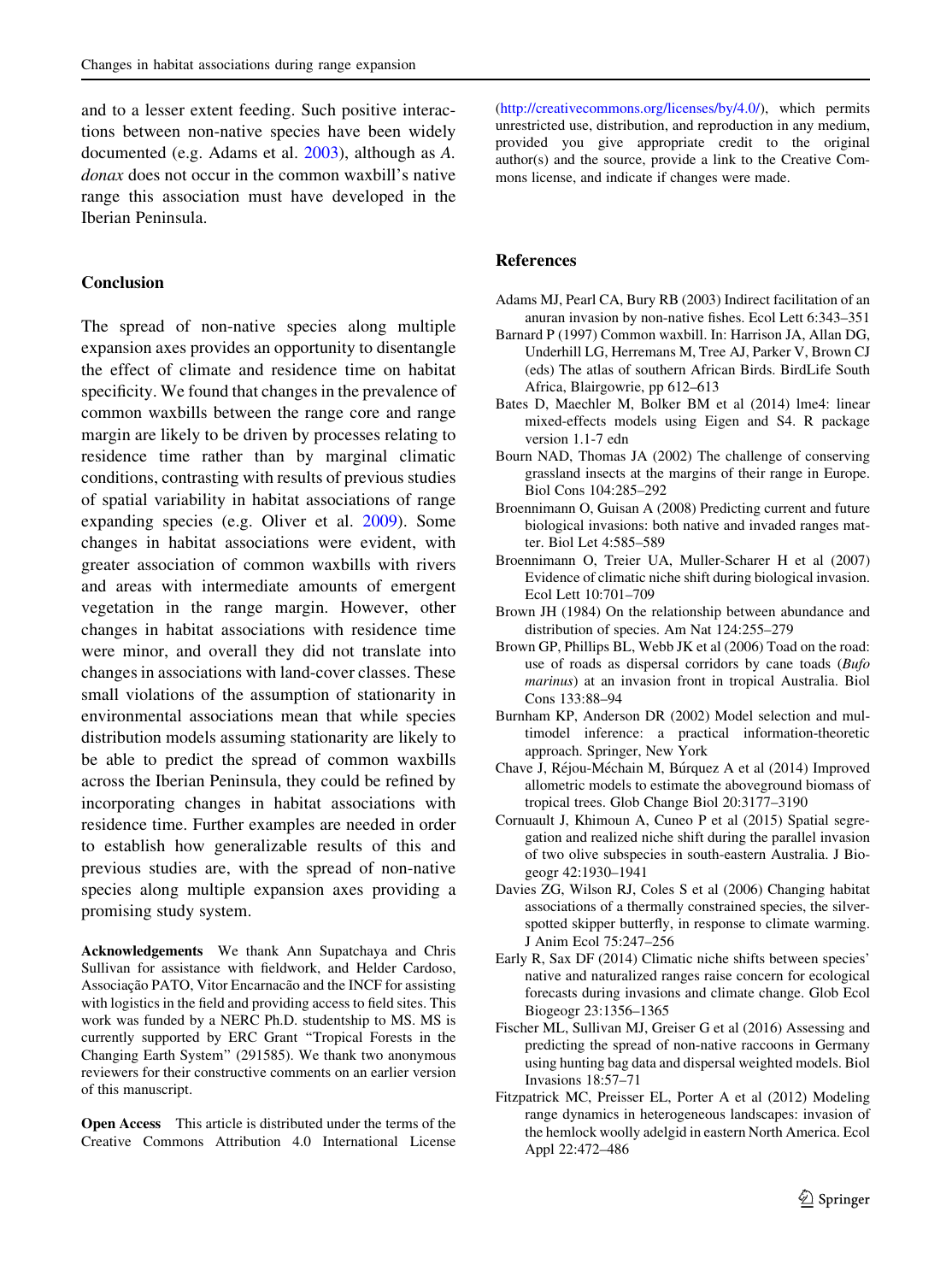- <span id="page-11-0"></span>Gillings S, Balmer DE, Fuller RJ (2015) Directionality of recent bird distribution shifts and climate change in Great Britain. Glob Change Biol 21:2155–2168
- Grundy JPB, Franco AMA, Sullivan MJP (2014) Testing multiple pathways for impacts of the non-native Black-headed Weaver Ploceus melanocephalus on native birds in Iberia in the early phase of invasion. Ibis 156:355–365
- Hengeveld R (1989) Dynamics of biological invasions. Chapman and Hall, London
- Hickling R, Roy DB, Hill JK et al (2006) The distributions of a wide range of taxonomic groups are expanding polewards. Glob Change Biol 12:450–455
- Hijmans RJ, Cameron SE, Parra JL et al (2005) Very high resolution interpolated climate surfaces for global land areas. Int J Climatol 25:1965–1978
- Hill JK, Thomas CD, Huntley B (1999) Climate and habitat availability determine 20th century changes in a butterfly's range margin. Proc R Soc Lond Ser B Biol Sci 266:1197–1206
- Jacobs J (1974) Quantitative measurement of food selection. Oecologia 14:413–417
- Jimenez-Valverde A, Peterson AT, Soberon J et al (2011) Use of niche models in invasive species risk assessments. Biol Invasions 13:2785–2797
- Laake J, Borchers D, Thomas L et al (2015) mrds: mark–recapture distance sampling. R package version 2.1.12. [http://CRAN.R-project.org/package=mrds](http://CRAN.R-project.org/package%3dmrds)
- Larson ER, Olden JD, Usio N (2010) Decoupled conservatism of Grinnellian and Eltonian niches in an invasive arthropod. Ecosphere 1:1–13
- Lawson CR, Bennie J, Hodgson JA et al (2014) Topographic microclimates drive microhabitat associations at the range margin of a butterfly. Ecography 37:732–740
- Massimino D, Johnston A, Pearce-Higgins JW (2015) The geographical range of British birds expands during 15 years of warming. Bird Study 62:523–534
- Mau-Crimmins TM, Schussman HR, Geiger EL (2006) Can the invaded range of a species be predicted sufficiently using only native-range data? Lehmann lovegrass (Eragrostis lehmanniana) in the southwestern United States. Ecol Model 193:736–746
- Miller DL, Burt ML, Rexstad EA et al (2013) Spatial models for distance sampling data: recent developments and future directions. Methods Ecol Evol 4:1001–1010
- Monadjem A (2002) Population densities and community structure of birds in Acacia savanna in the lowveld of Swaziland. Ostrich 73:11–19
- Morris DW (1987) Tests of density-dependent habitat selection in a patchy environment. Ecol Monogr 57:270–281
- Nakagawa S, Schielzeth H (2013) A general and simple method for obtaining R2 from generalized linear mixed-effects models. Methods Ecol Evol 4:133–142
- Newson SE, Johnston A, Parrott D et al (2011) Evaluating the population-level impact of an invasive species, Ringnecked Parakeet Psittacula krameri, on native avifauna. Ibis 153:509–516
- Newton I (1998) Population limitation in birds. Academic Press, San Diego
- Oliver T, Hill JK, Thomas CD et al (2009) Changes in habitat specificity of species at their climatic range boundaries. Ecol Lett 12:1091–1102
- Osborne PE, Foody GM, Suárez-Seoane S (2007) Non-stationarity and local approaches to modelling the distributions of wildlife. Divers Distrib 13:313–323
- Parmesan C, Yohe G (2003) A globally coherent fingerprint of climate change impacts across natural systems. Nature 421:37–42
- Pateman RM, Hill JK, Roy DB et al (2012) Temperature-dependent alterations in host use drive rapid range expansion in a butterfly. Science 336:1028
- Peterson AT (2003) Predicting the geography of species' invasions via ecological niche modelling. Q Rev Biol 78:419–433
- Petitpierre B, Kueffer C, Broennimann O et al (2012) Climatic niche shifts are rare among terrestrial plant invaders. Science 335:1344–1348
- Reino L (2005) Variation partitioning for range expansion of an introduced species: the common waxbill Estrilda astrild in Portugal. J Ornithol 146:377–382
- Reino L, Silva T (1998) The distribution and expansion of the Common Waxbill (Estrilda astrild) in the Iberian Peninsula. Biologia e Conservazione Della Fauna 102:163–167
- Reino L, Moya-Larano J, Heitor AC (2009) Using survival regression to study patterns of expansion of invasive species: will the common waxbill expand with global warming? Ecography 32:237–246
- Robb GN, McDonald RA, Chamberlain DE et al (2008) Winter feeding of birds increases productivity in the subsequent breeding season. Biol Lett 4:220–223
- Sanz-Aguilar A, Anadón JD, Edelaar P et al (2014) Can establishment success be determined through demographic parameters? A case study on five introduced bird species. PLoS ONE 9:e110019
- Shigesada N, Kawasaki K, Takeda Y (1995) Modeling stratified diffusion in biological invasions. Am Nat 146:229–251
- Silva T, Reino LM, Borralho R (2002) A model for range expansion of an introduced species: the common waxbill Estrilda astrild in Portugal. Divers Distrib 8:319–326
- Siriwardena GM, Calbrade NA, Vickery JA (2008) Farmland birds and late winter food: does seed supply fail to meet demand? Ibis 150:585–595
- Stiels D, Gaißer B, Schidelko K et al (2015) Niche shift in four non-native estrildid finches and implications for species distribution models. Ibis 157:75–90
- Strubbe D, Matthysen E (2014) Patterns of niche conservatism among non-native birds in Europe are dependent on introduction history and selection of variables. Biol Invasions 16:759–764
- Suggitt AJ, Stefanescu C, Páramo F et al (2012) Habitat associations of species show consistent but weak responses to climate. Biol Lett 8:590–593
- Sullivan MJP, Davies RG, Reino L et al (2012) Using dispersal information to model the species–environment relationship of spreading non-native species. Methods Ecol Evol 3:870–879
- Sullivan MJP, Davies RG, Mossman HL et al (2015a) An anthropogenic habitat facilitates the establishment of nonnative birds by providing underexploited resources. PLoS ONE 10:e0135833
- Sullivan MJP, Newson SE, Pearce-Higgins JW (2015b) Evidence for the buffer effect operating in multiple species at a national scale. Biology Letters 11